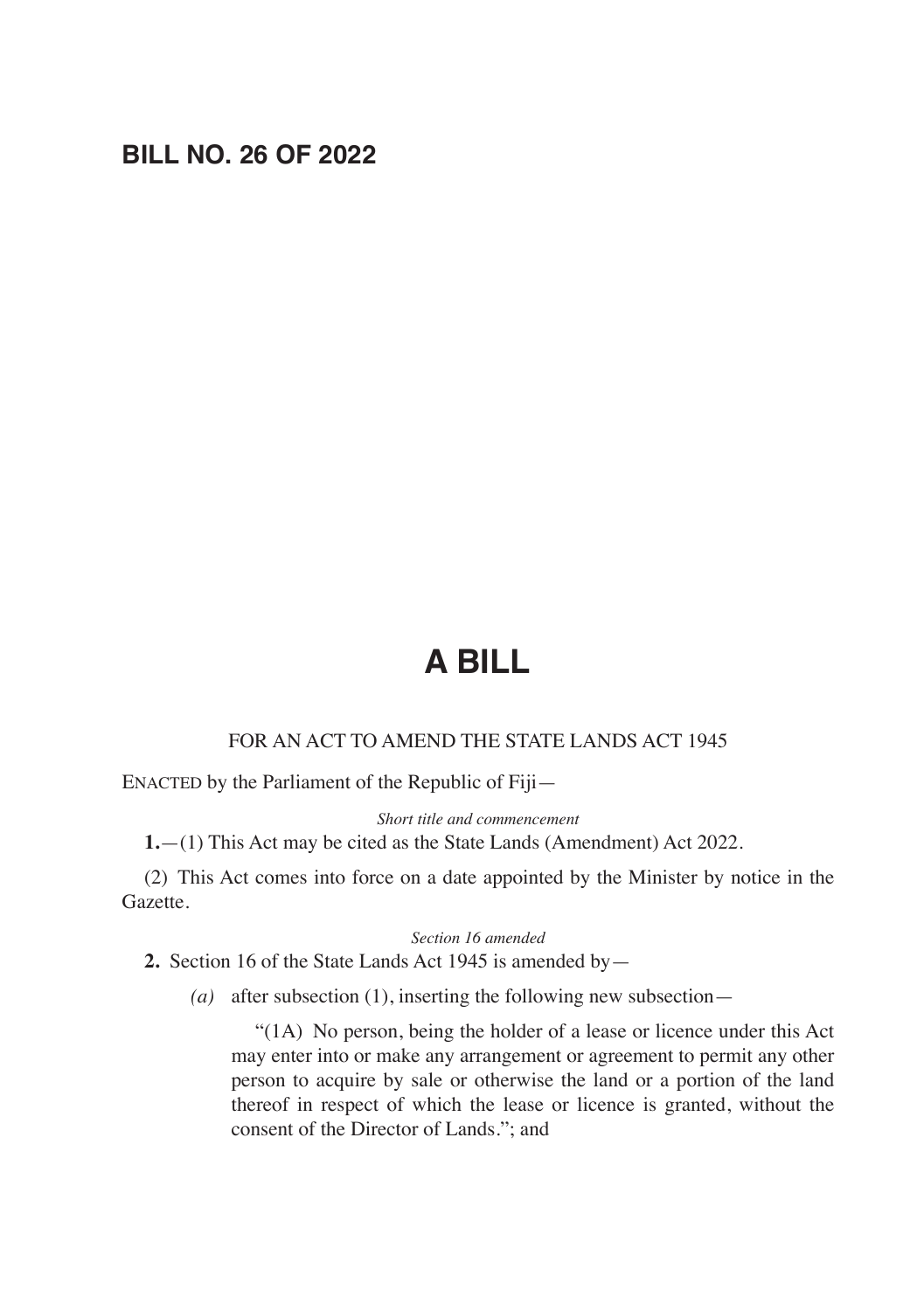*(b)* after subsection (3), inserting the following new subsections—

 "(4) Notwithstanding anything contained in any other written law or term or condition of a lease, licence or approval notice of lease, the Director of Lands may, where an arrangement or agreement has been made by a lessee in contravention of this section prior to the enactment of the State Lands (Amendment) Act 2022, re-enter the land and cancel the lease, licence or approval notice of lease, provided however that there are no encumbrances on the land.

 (5) For the purpose of subsection (4), a committee prescribed by regulations must first confirm a contravention of this section to the Director of Lands.

 (6) Notwithstanding anything contained in any other written law or term or condition of a lease, licence or approval notice of lease, the Registrar of Titles or the Registrar of Deeds as applicable, shall cancel any such lease, licence or approval notice of lease following an application made by the Director of Lands under subsection (4).

 (7) For the purposes of this section, the committee prescribed by regulations shall be chaired by the permanent secretary responsible for housing and community development and include the permanent secretary responsible for lands and the Solicitor-General or his or her nominee as members.

 (8) For the avoidance of doubt, any occupant of land referred to under this section including the lessee shall remain on the land subject to any terms and conditions of any lease, licence or approval notice of lease granted after the enactment of the State Lands (Amendment) Act 2022.".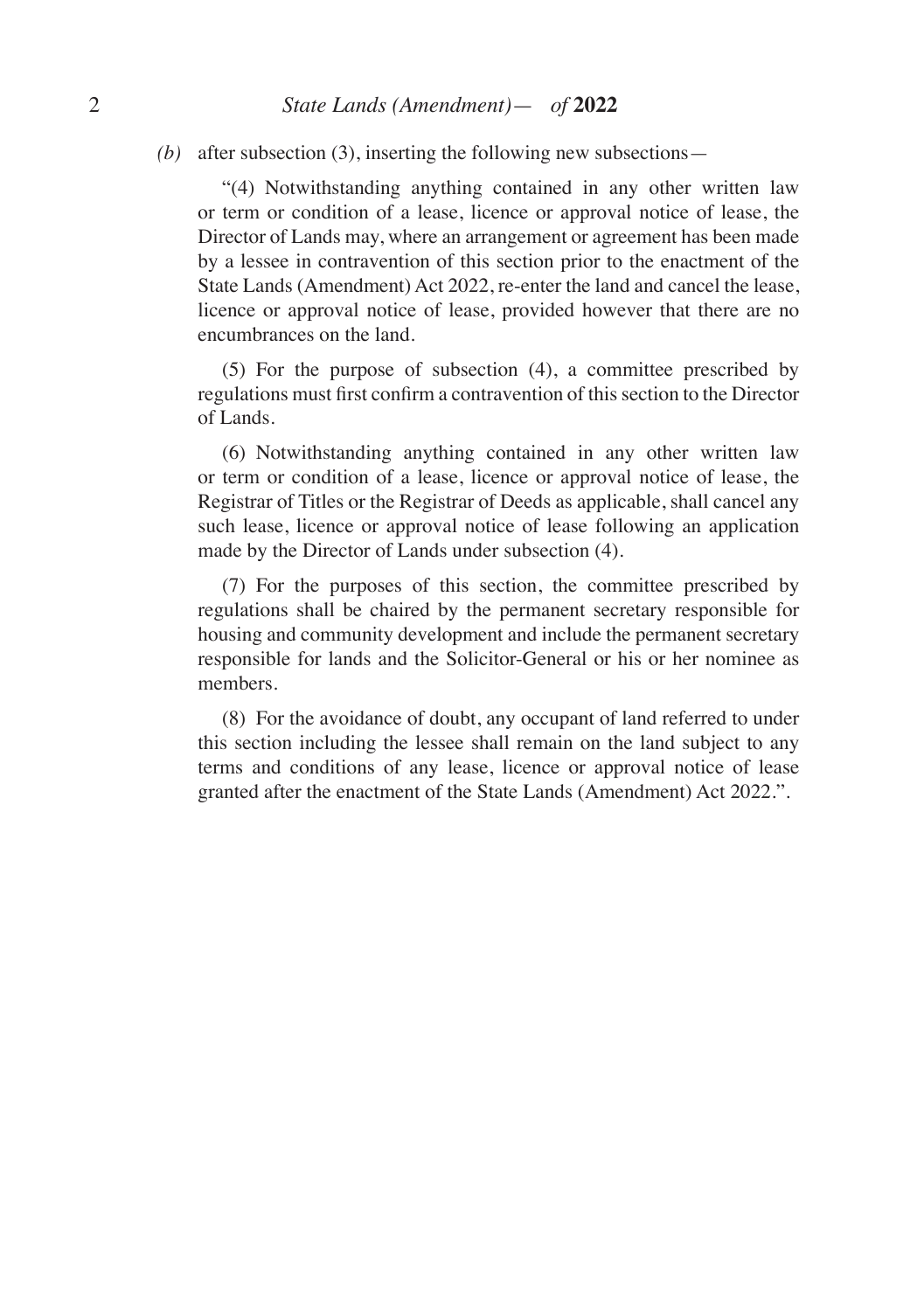*May 2022*

#### **STATE LANDS (AMENDMENT) BILL 2022**

#### **EXPLANATORY NOTE**

*(This note is not part of the Bill and is intended only to indicate its general effect)*

#### **1.0 BACKGROUND**

- 1.1 The State Lands Act 1945 (**'Act'**) provides for *inter alia* the control, administration and disposal of State land.
- 1.2 Section 16 of the Act provides that at the time of making an application for a lease or licence under the Act, any person who makes an arrangement or agreement to permit any other person to acquire land in respect of which his or her application is being made or any part thereof, or his or her interest in such land, and does not inform the Director of Lands of any such arrangement, cannot be a lessee or licensee under the Act and would constitute an offence under the Act.
- 1.3 In some instances however, occupants of the land have, as a result of dispossession of land or due to political upheaval or cancellation or non-renewal of their leases or licences, resorted to seek refuge on other land, for which they were not lessees under the Act. The lessees who permitted such persons to use the land in these instances however did not obtain the consent of the Director of Lands making the arrangement unlawful under the Act.
- 1.4 Furthermore, many of the lessees cannot be located or do not have the capacity to subdivide the land which they sold a number of years ago. By amending the Act, we will be able to regularise the occupation of these lands and allow the occupants to build permanent homes through the mainstream financial system.
- 1.5 The Bill therefore seeks to amend the Act to empower the Director of Lands to re-enter such land and cancel any lease, licence or approval notice of lease accordingly. The Director of Lands however may only do this upon confirmation of a contravention under the Act by a committee set up for this purpose.